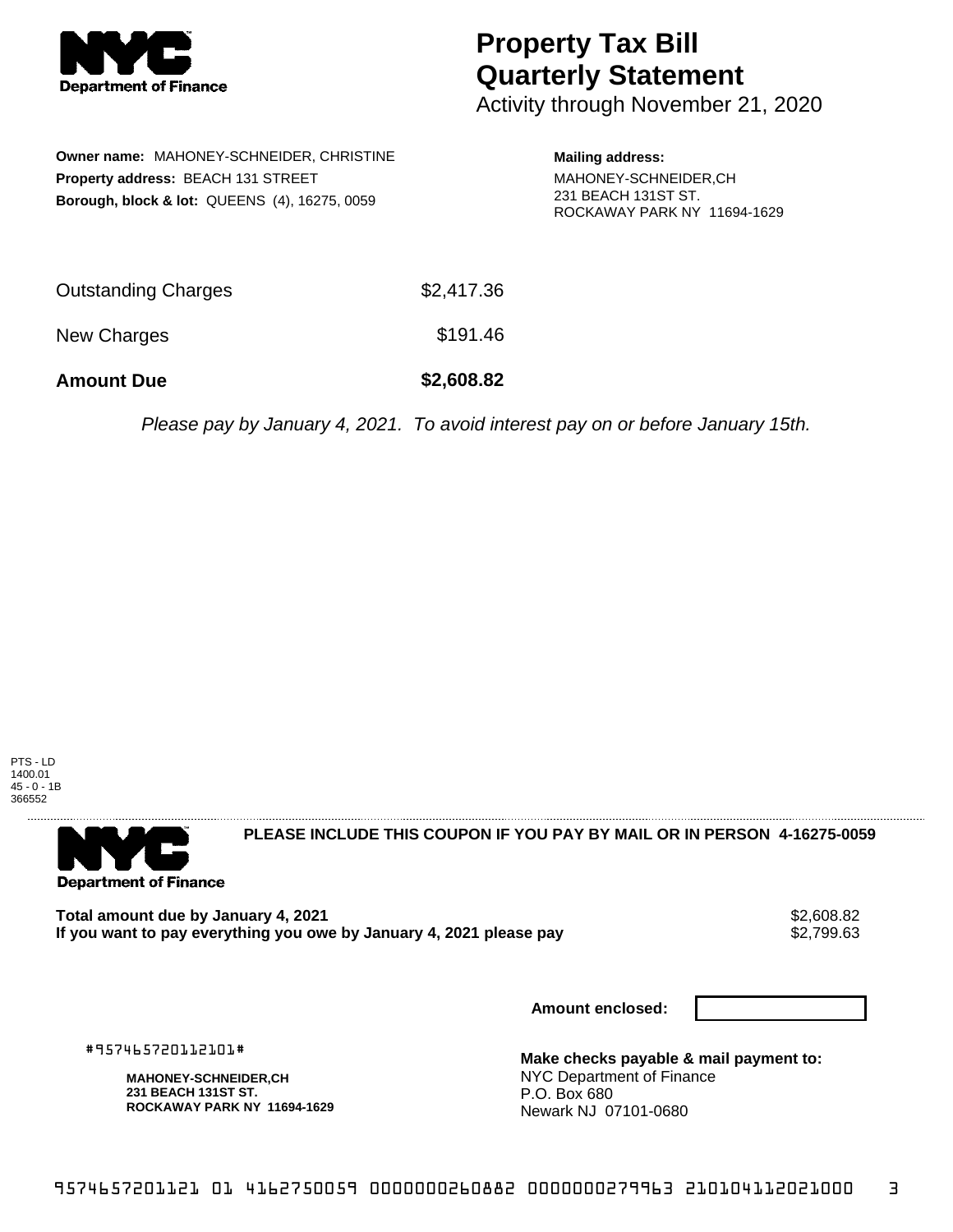

| <b>Billing Summary</b>                                                     | <b>Activity Date Due Date</b>           | <b>Amount</b> |
|----------------------------------------------------------------------------|-----------------------------------------|---------------|
| Outstanding charges including interest and payments                        |                                         | \$2,417.36    |
| Finance-Property Tax                                                       | 01/01/2021                              | \$193.68      |
| Adopted Tax Rate                                                           |                                         | $$-2.22$      |
| <b>Total amount due</b>                                                    |                                         | \$2,608.82    |
| <b>Tax Year Charges Remaining</b>                                          | <b>Activity Date</b><br><b>Due Date</b> | Amount        |
| Finance-Property Tax                                                       | 04/01/2021                              | \$193.68      |
| <b>Adopted Tax Rate</b>                                                    |                                         | $$-2.22$      |
| Total tax year charges remaining                                           | \$191.46                                |               |
| If you want to pay everything you owe by January 4, 2021 please pay        | \$2,799.63                              |               |
| If you pay everything you owe by January 4, 2021, you would save:          | \$0.65                                  |               |
| How We Calculated Your Property Tax For July 1, 2020 Through June 30, 2021 |                                         |               |
|                                                                            | Overall                                 |               |
| Tax class 1B - Vacant Land Zoned Residential                               | <b>Tax Rate</b>                         |               |
| Original tax rate billed                                                   | 21.1670%                                |               |
| New Tax rate                                                               | 21.0450%                                |               |
| <b>Estimated Market Value \$61,000</b>                                     |                                         |               |
|                                                                            |                                         | <b>Taxes</b>  |
| <b>Billable Assessed Value</b>                                             | \$3,660                                 |               |
| <b>Taxable Value</b>                                                       | \$3,660 x 21.0450%                      |               |
| <b>Tax Before Abatements and STAR</b>                                      | \$770.28                                | \$770.28      |
| Annual property tax                                                        |                                         | \$770.28      |
| Original property tax billed in June 2020                                  | \$774.72                                |               |
| <b>Change In Property Tax Bill Based On New Tax Rate</b>                   | $$-4.44$                                |               |

Please call 311 to speak to a representative to make a property tax payment by telephone.

For information about the interest rate charged on late payments, visit nyc.gov/taxbill.

## **Home banking payment instructions:**

- 1. **Log** into your bank or online bill pay website.
- 2. **Add** the new payee: NYC DOF Property Tax. Enter your account number, which is your boro, block and lot, as it appears here: 4-16275-0059 . You may also need to enter the address for the Department of Finance. The address is P.O. Box 680, Newark NJ 07101-0680.
- 3. **Schedule** your online payment using your checking or savings account.

## **Did Your Mailing Address Change?**

If so, please visit us at **nyc.gov/changemailingaddress** or call **311.**

When you provide a check as payment, you authorize us either to use information from your check to make a one-time electronic fund transfer from your account or to process the payment as a check transaction.